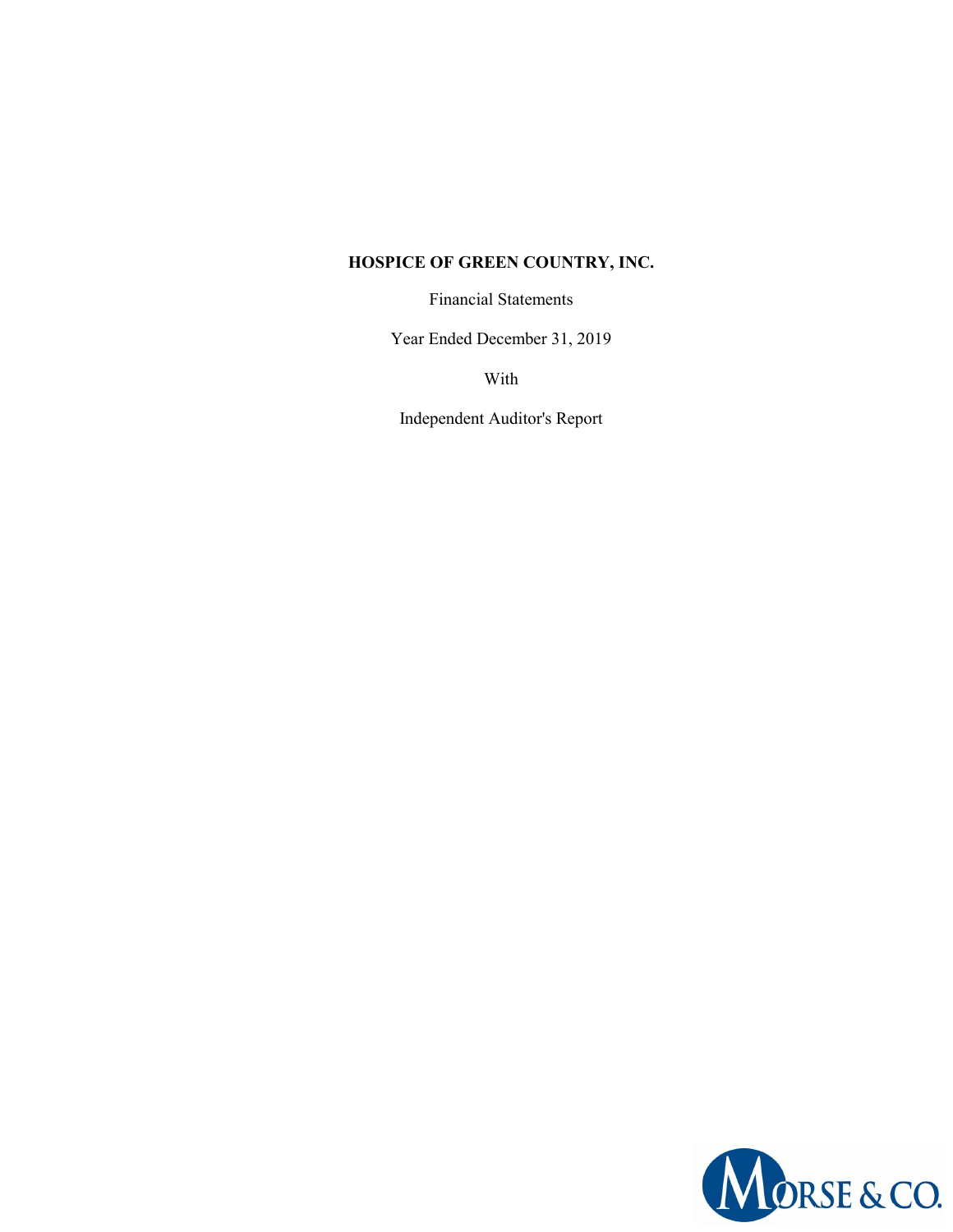# **HOSPICE OF GREEN COUNTRY, INC.**

# **TABLE OF CONTENTS**

|                                                                 | <b>PAGE</b>    |
|-----------------------------------------------------------------|----------------|
| Independent Auditor's Report                                    | $1 - 2$        |
| <b>Financial Statements:</b>                                    |                |
| Statement of Financial Position - December 31, 2019             | 3              |
| Statement of Activities - Year Ended December 31, 2019          | $\overline{4}$ |
| Statement of Cash Flows - Year Ended December 31, 2019          | 5              |
| Statement of Functional Expenses - Year Ended December 31, 2019 | 6              |
| Notes to Financial Statements                                   | 7 - 17         |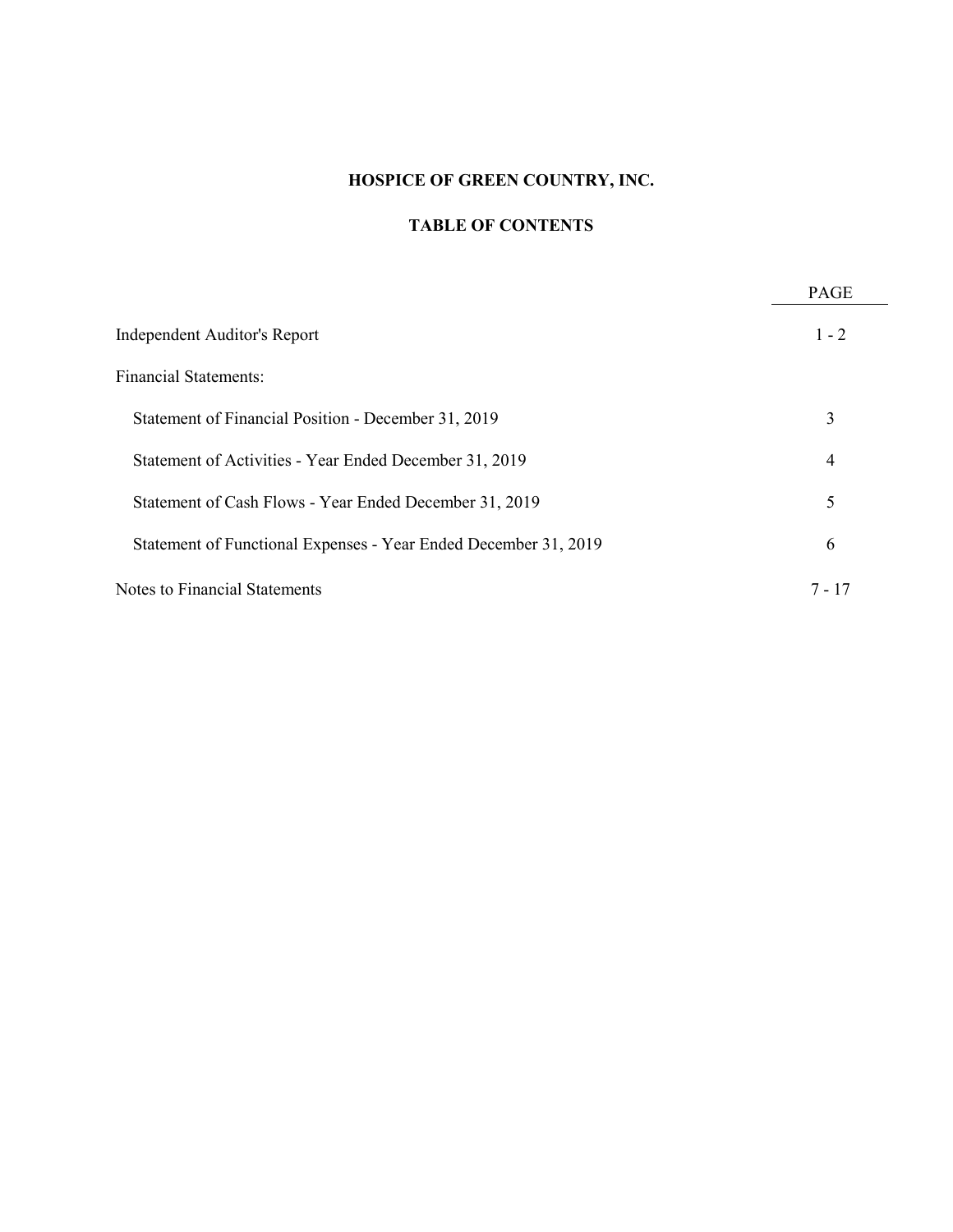Independent Auditor's Report

Board of Directors Hospice of Green Country, Inc.

#### **Report on the Financial Statements**

We have audited the accompanying financial statements of Hospice of Green Country, Inc. which comprise the statement of financial position as of December 31, 2019, and the related statements of activities, cash flows, and functional expenses for the year then ended, and the related notes to the financial statements.

#### **Management's Responsibility for the Financial Statements**

Management is responsible for the preparation and fair presentation of these financial statements in accordance with accounting principles generally accepted in the United States of America; this includes the design, implementation, and maintenance of internal control relevant to the preparation and fair presentation of financial statements that are free from material misstatement, whether due to fraud or error.

#### **Auditor's Responsibility**

Our responsibility is to express an opinion on these financial statements based on our audit. We conducted our audit in accordance with auditing standards generally accepted in the United States of America. Those standards require that we plan and perform the audit to obtain reasonable assurance about whether the financial statements are free from material misstatement.

An audit involves performing procedures to obtain audit evidence about the amounts and disclosures in the financial statements. The procedures selected depend on the auditor's judgment, including the assessment of the risks of material misstatement of the financial statements, whether due to fraud or error. In making those risk assessments, the auditor considers internal control relevant to the entity's preparation and fair presentation of the financial statements in order to design audit procedures that are appropriate in the circumstances, but not for the purpose of expressing an opinion on the effectiveness of the entity's internal control. Accordingly, we express no such opinion. An audit also includes evaluating the appropriateness of accounting policies used and the reasonableness of significant accounting estimates made by management, as well as evaluating the overall presentation of the financial statements.

We believe that the audit evidence we have obtained is sufficient and appropriate to provide a basis for our audit opinion.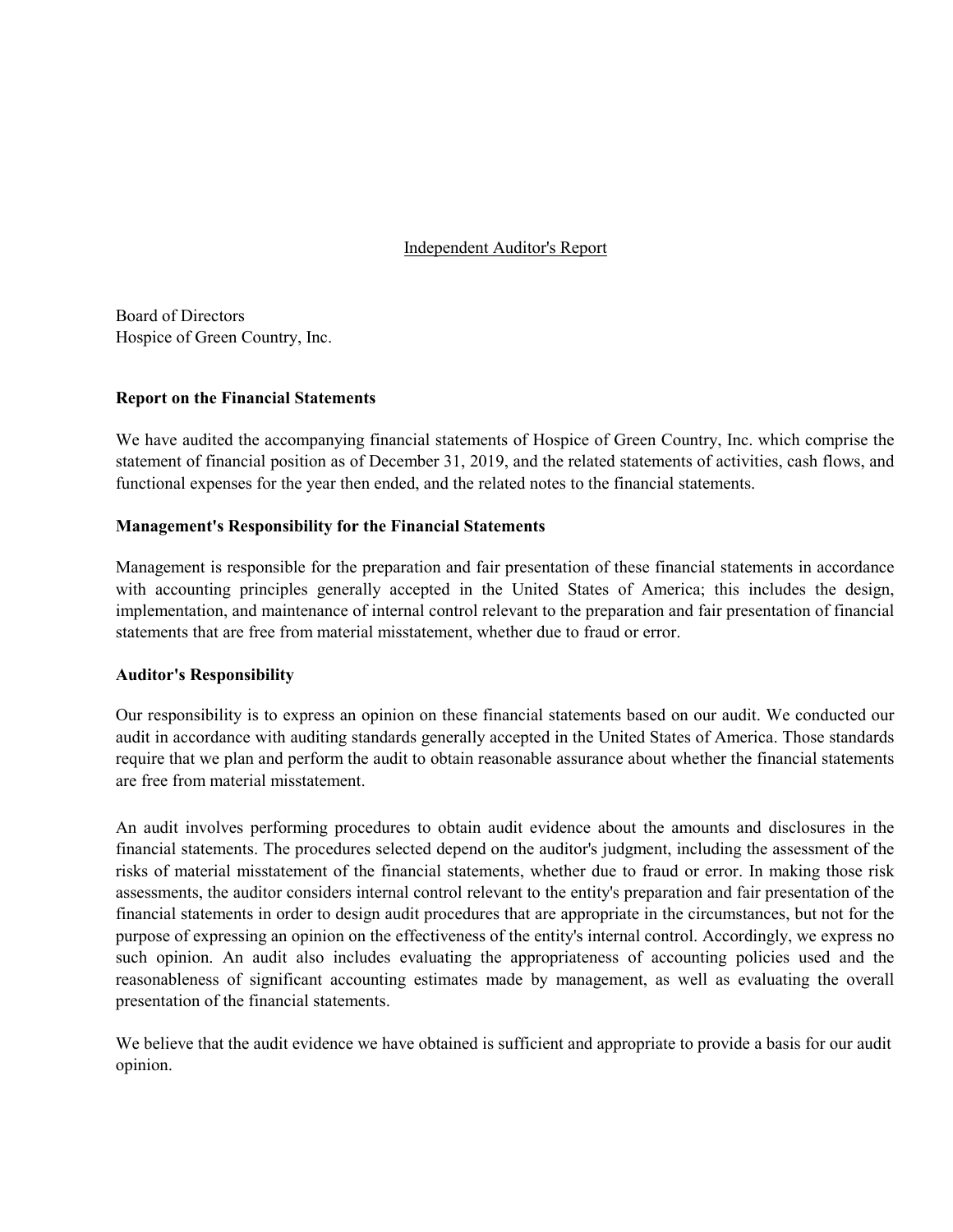#### **Opinion**

In our opinion, the financial statements referred to above present fairly, in all material respects, the financial position of Hospice of Green Country, Inc. as of December 31, 2019, and the changes in its net assets and its cash flows for the year then ended in accordance with accounting principles generally accepted in the United States of America.

#### **Effect of Adopting New Accounting Standard**

As discussed in Note 1, the Organization adopted the Financial Accounting Standards Board's Accounting Standards updated ("ASU") 2014-09, Revenue from Contracts with Customers (Topic 606) as of and for the year ended December 31, 2019. Our opinion is not modified with respect to this matter.

MORSE & CO., PLLC

Tulsa, Oklahoma May 26, 2020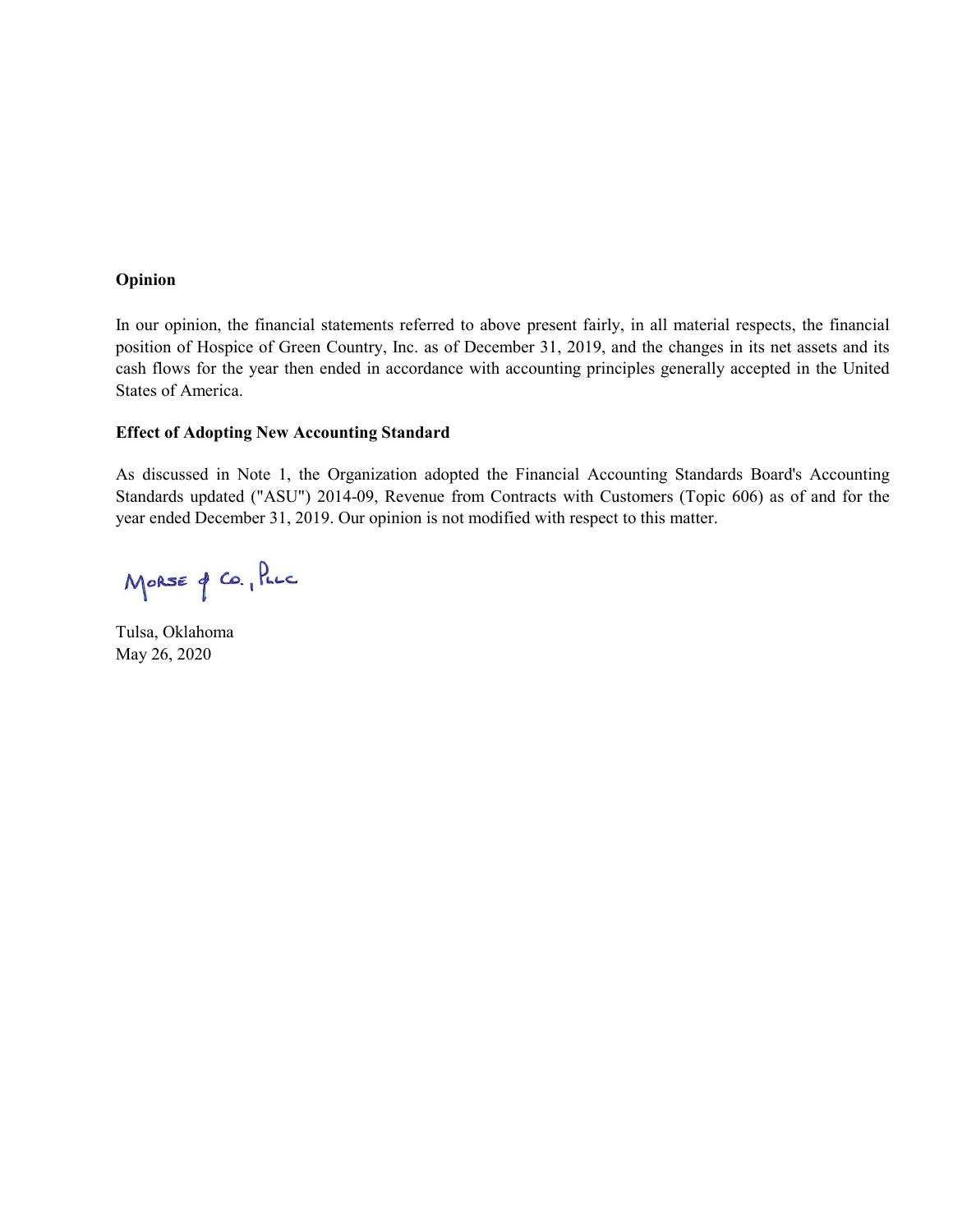# **HOSPICE OF GREEN COUNTRY, INC. STATEMENT OF FINANCIAL POSITION DECEMBER 31, 2019**

#### **ASSETS**

| Cash and cash equivalents                                        | \$<br>177,456  |
|------------------------------------------------------------------|----------------|
| Cash and cash equivalents - restricted                           | 414,417        |
| Accounts receivable, net of allowance for                        |                |
| doubtful accounts of \$17,233                                    | 229,948        |
| Pledges receivable                                               | 12,500         |
| Prepaid expenses                                                 | 258            |
| Other assets                                                     | 13,904         |
| Investments                                                      | 592,041        |
| Beneficial interest in Irrevocable Charitable Remainder Unitrust | 13,449         |
| Beneficial interest in assets held by Tulsa Community Foundation | 110,655        |
| Property and equipment, net of accumulated depreciation          | 30,964         |
| Total assets                                                     | 1,595,592      |
| <b>LIABILITIES AND NET ASSETS</b>                                |                |
| Accounts payable                                                 | \$<br>43,424   |
| Accrued payroll                                                  | 47,465         |
| Accrued paid time off                                            | 13,819         |
| Other liability                                                  | 1,848          |
| <b>Total liabilities</b>                                         | 106,556        |
| Net assets without donor restrictions                            | 950,515        |
| Net assets with donor restrictions                               | 538,521        |
| Total net assets                                                 | 1,489,036      |
| Total liabilities and net assets                                 | 1,595,592<br>S |

See independent auditor's report and accompanying notes to financial statements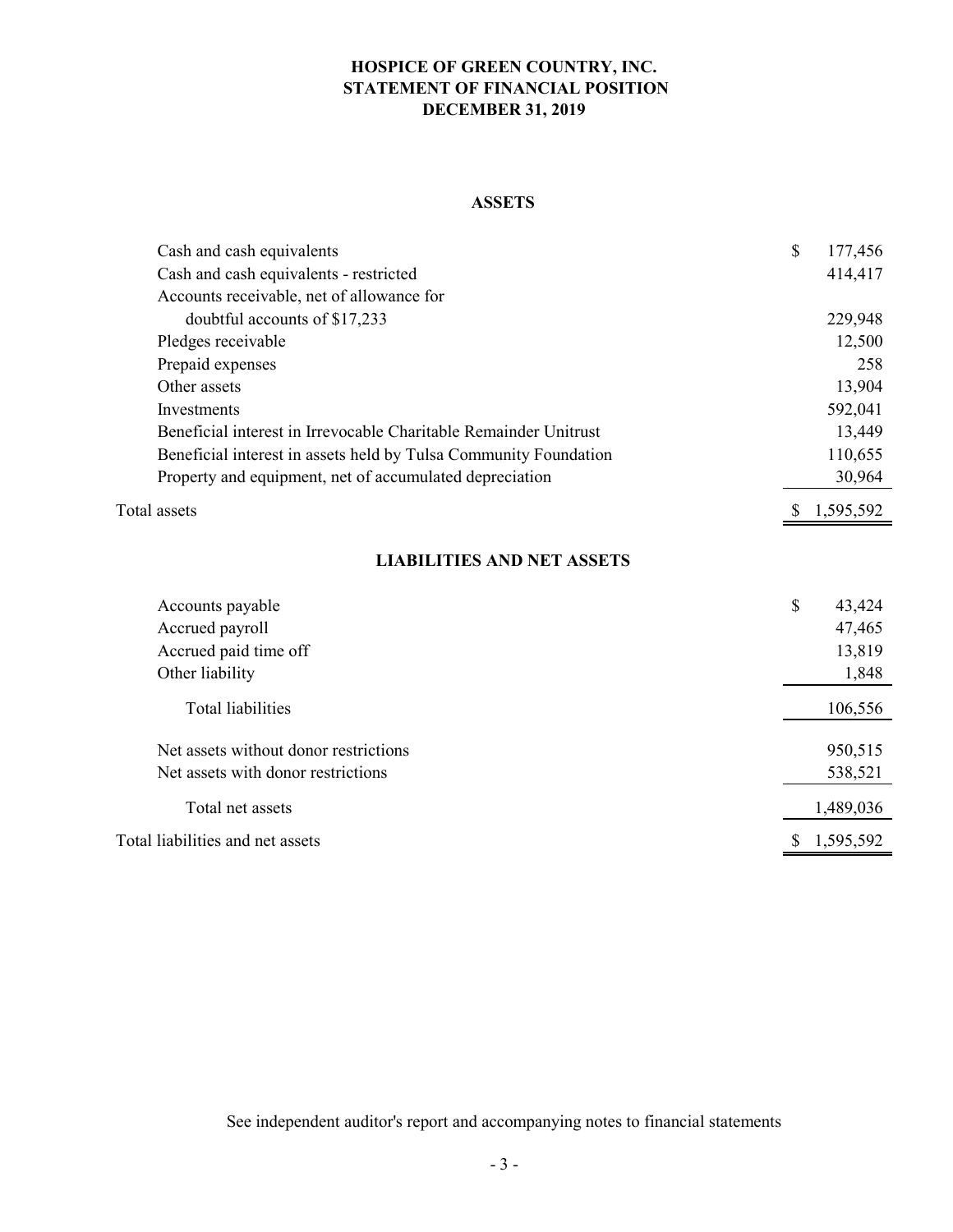# **HOSPICE OF GREEN COUNTRY, INC. STATEMENT OF ACTIVITIES YEAR ENDED DECEMBER 31, 2019**

|                                          | Without            |                    |                 |
|------------------------------------------|--------------------|--------------------|-----------------|
|                                          | <b>Donor</b>       | <b>With Donor</b>  |                 |
|                                          | <b>Restriction</b> | <b>Restriction</b> | <b>Total</b>    |
| Revenue                                  |                    |                    |                 |
| Net patient service revenue              | 1,890,377<br>\$    | \$                 | 1,890,377<br>\$ |
| Contributions, grants, and bequests, net |                    |                    |                 |
| of fundraising expeneses of \$13,366     | 249,633            | 225,675            | 475,308         |
| Resale store sales                       | 73,480             |                    | 73,480          |
| Unrealized gains on investments          | 4,858              | 15,419             | 20,277          |
| Realized gain on investments, net        |                    |                    |                 |
| of fees of \$4,424                       | 81,045             | 3,694              | 84,739          |
| Interest income                          | 15,695             |                    | 15,695          |
| Other income                             | 23,718             |                    | 23,718          |
| Net assets released from restrictions    | 347,465            | (347, 465)         |                 |
| Total revenues                           | 2,686,271          | (102,677)          | 2,583,594       |
| Expenses                                 |                    |                    |                 |
| Program services                         | 1,922,075          |                    | 1,922,075       |
| Management and general                   | 271,971            |                    | 271,971         |
| Fundraising                              | 177,814            |                    | 177,814         |
| Total expenses                           | 2,371,860          |                    | 2,371,860       |
| Increase (decrease) in net assets        | 314,411            | (102,677)          | 211,734         |
| Net assets, beginning of year            | 636,104            | 641,198            | 1,277,302       |
| Net assets, end of year                  | 950,515<br>\$      | 538,521<br>\$      | 1,489,036       |

See independent auditor's report and accompanying notes to financial statements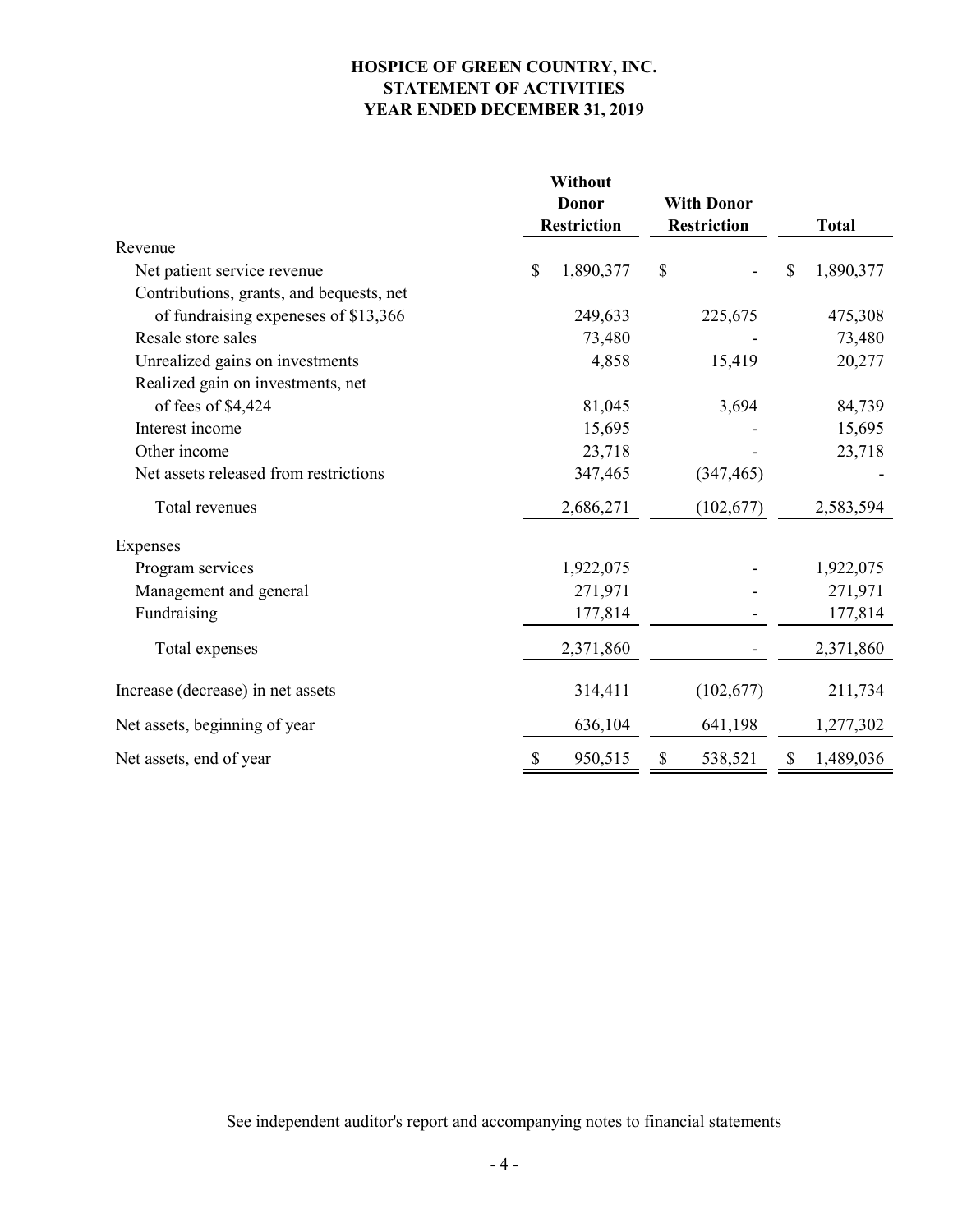# **HOSPICE OF GREEN COUNTRY, INC. STATEMENT OF CASH FLOWS YEAR ENDED DECEMBER 31, 2019**

| Cash flow from operating activities                  |               |
|------------------------------------------------------|---------------|
| Change in net assets                                 | \$<br>211,734 |
| Adjustments to reconcile change in net assets to     |               |
| cash provided by (used for) by operating activities: |               |
| Depreciation                                         | 10,959        |
| Change in allowance for bad debt                     | 2,233         |
| Bad debt expense                                     | 13,632        |
| Unrealized loss (gain) on investments                | (20, 277)     |
| Realized loss (gain) on sale of investments, net     | (84, 739)     |
| Changes in assets and liabilities:                   |               |
| Accounts receivable                                  | (52, 664)     |
| Pledges receivable                                   | 30,000        |
| Prepaid expenses                                     | 9,139         |
| Other assets                                         | (167)         |
| Accounts payable                                     | (4, 337)      |
| Accrued payroll                                      | 8,544         |
| Accrued paid time off                                | (3,272)       |
| Other liability                                      | 149           |
| Deferred revenue                                     | (2,900)       |
| Net cash provided by (used for) operating activities | 118,034       |
| Cash flow from investing activities                  |               |
| Purchase of equipment                                | (39,200)      |
| Purchase of investments                              | (15,830)      |
| Net cash provided by (used for) investing activities | (55,030)      |
| Change in cash and cash equivalents                  | 63,004        |
| Cash and cash equivalents, beginning of year         | 528,869       |
| Cash and cash equivalents, end of year               | \$<br>591,873 |

See independent auditor's report and accompanying notes to financial statements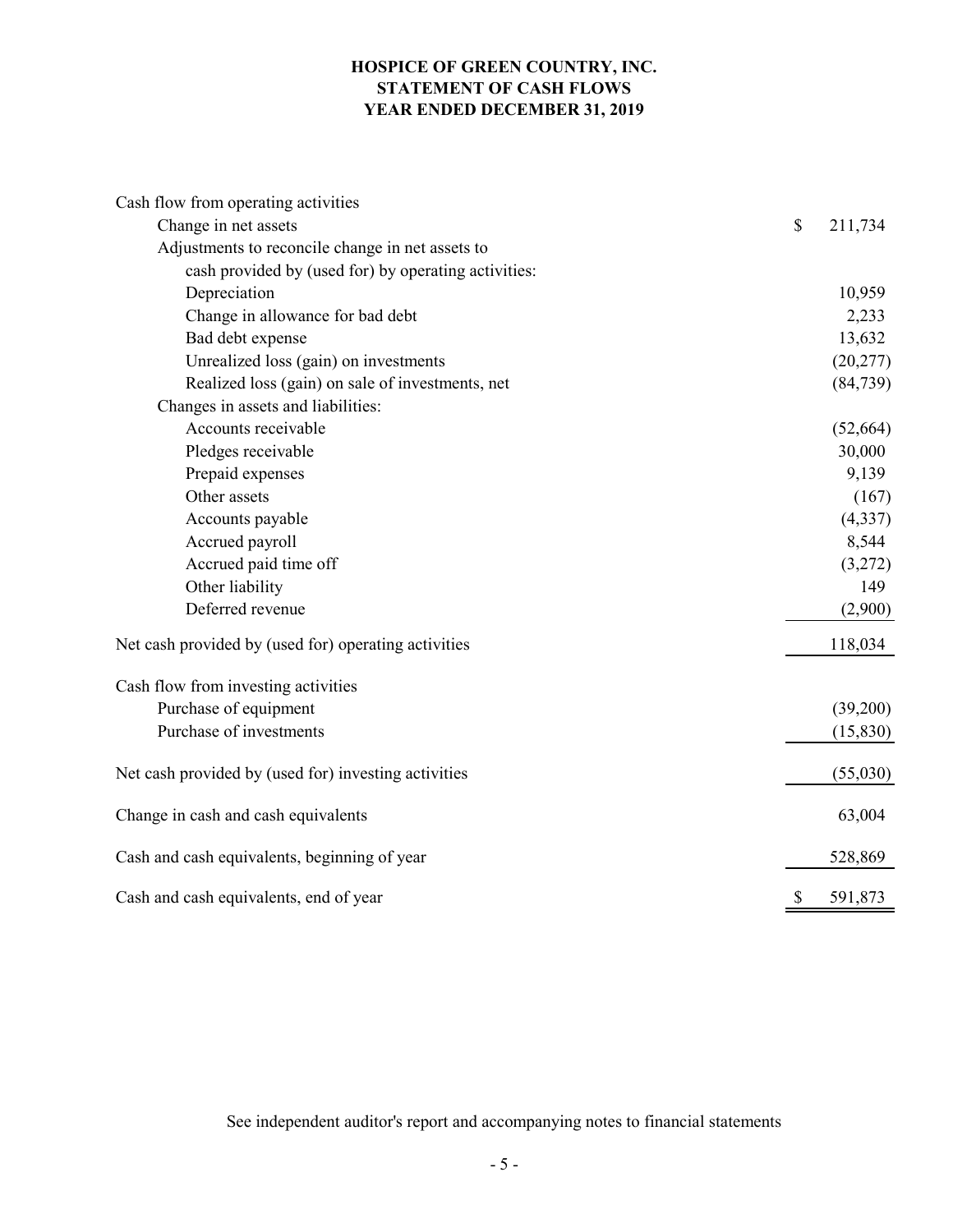# **HOSPICE OF GREEN COUNTRY, INC. STATEMENT OF FUNCTIONAL EXPENSES YEAR ENDED DECEMBER 31, 2019**

|                                   | Program<br>Services | Management<br>and General |         | Fundraising |         | Total |           |
|-----------------------------------|---------------------|---------------------------|---------|-------------|---------|-------|-----------|
| Other salaries and wages          | \$<br>874,998       | \$                        | 9,089   | \$          |         | \$    | 884,087   |
| Office and other general expenses | 245,711             |                           | 113,070 |             | 80,135  |       | 438,916   |
| Compensation of officers          | 71,258              |                           | 138,156 |             | 88,671  |       | 298,085   |
| Medical supplies and drugs        | 266,841             |                           |         |             |         |       | 266,841   |
| Employee benefits                 | 130,806             |                           | 964     |             | 2,569   |       | 134,339   |
| Contract labor                    | 133,997             |                           |         |             |         |       | 133,997   |
| Other patient services            | 102,929             |                           |         |             |         |       | 102,929   |
| Payroll taxes                     | 68,711              |                           | 10,692  |             | 6,439   |       | 85,842    |
| Bad debt                          | 15,865              |                           |         |             |         |       | 15,865    |
| Depreciation                      | 10,959              |                           |         |             |         |       | 10,959    |
| Total                             | 1,922,075           |                           | 271,971 |             | 177,814 |       | 2,371,860 |

See independent auditor's report and accompanying notes to financial statements.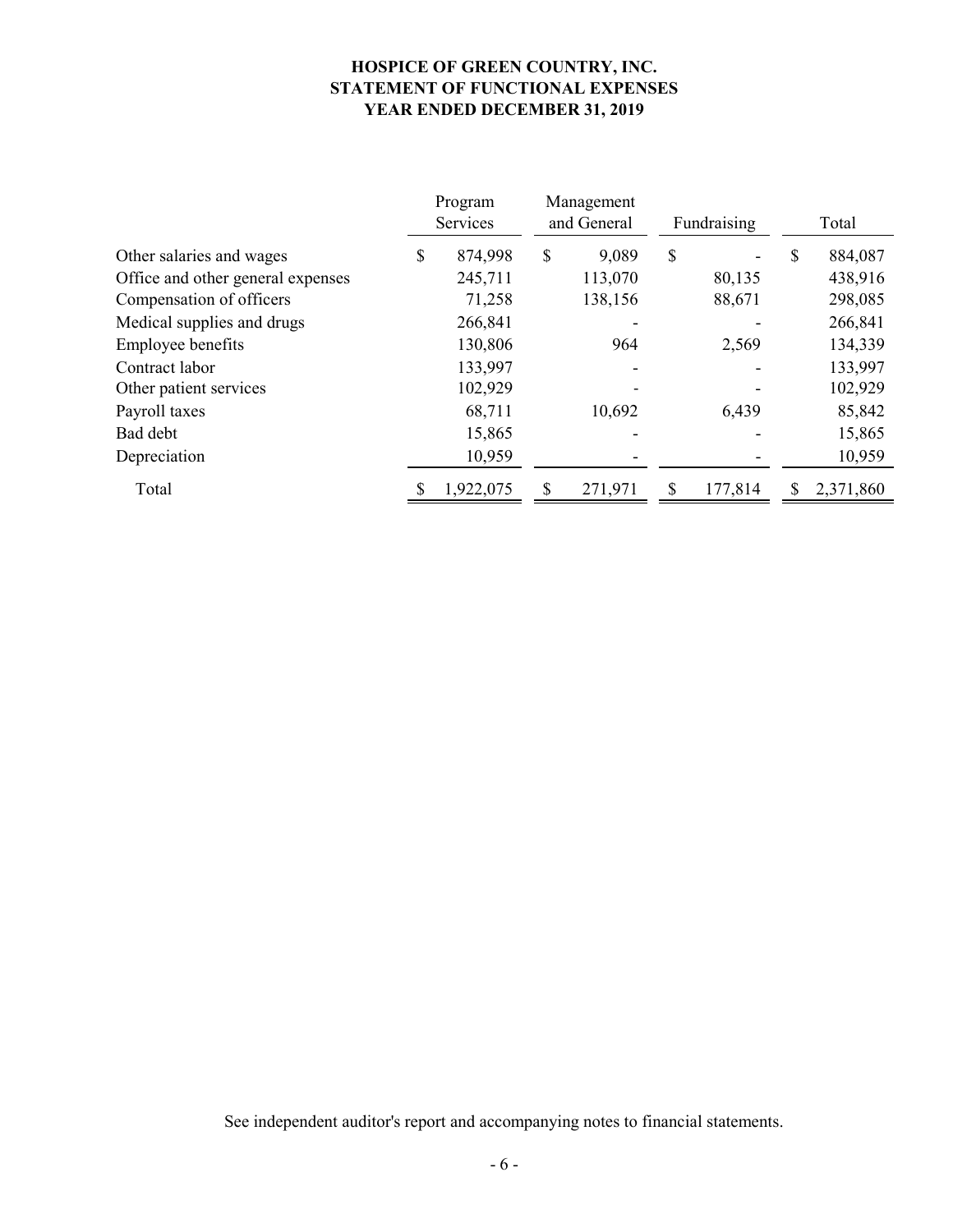### **NOTE 1 - SUMMARY OF SIGNIFICANT ACCOUNTING POLICIES**

#### *Description of Organization*

Hospice of Green Country, Inc. (the Organization) is a nonprofit agency specializing in care for people with limited life expectancy. The Organization provides services throughout Northeastern Oklahoma.

The Organization offers additional services in order to serve the community including Courtesy Care, Stay At Home, and Pet Peace of Mind services.

Courtesy Care allows patients with no means of paying for costly end-of-life care to receive the full array of hospice services. No differentiation in care and services provided is made between those served through Courtesy Care and those with Medicare or private insurance.

Stay At Home services help meet the needs of patients who lack adequate support to remain home at the end of life. The Organization assists patients in accessing special services that support their safety and quality of life.

Pet Peace of Mind services are also provided to assist hospice patients who are unable to maintain appropriate routine health care and nutrition for their animal companions due to mounting medical expenses or caregiver disability.

#### *Basis of Accounting*

The accompanying financial statements have been prepared on the accrual basis of accounting in accordance with generally accepted accounting principles. Net assets and revenues, expenses, gains, and losses are classified based on the existence or absence of donor-imposed restrictions.

*Net Assets Without Donor Restrictions -* Net assets that are not subject to donor-imposed stipulations. Net assets without donor restrictions may be designated for specific purposes by action of the Board of Directors.

*Net Assets With Donor Restrictions -* Net assets subject to donor-imposed restrictions which can be fulfilled, either by actions of the Organization and/or the passage of time. When a restriction expires, net assets with donor restrictions are reclassified to net assets without donor restrictions in the period such restrictions are satisfied and reported in the statement of activities as net assets released from restrictions. Payments that are received in advance for future program services are not recognized as net assets with donor restrictions due to their deferred nature. The recognition of revenue will occur simultaneously with the release of the restricted purpose and is disclosed separately in Note 7.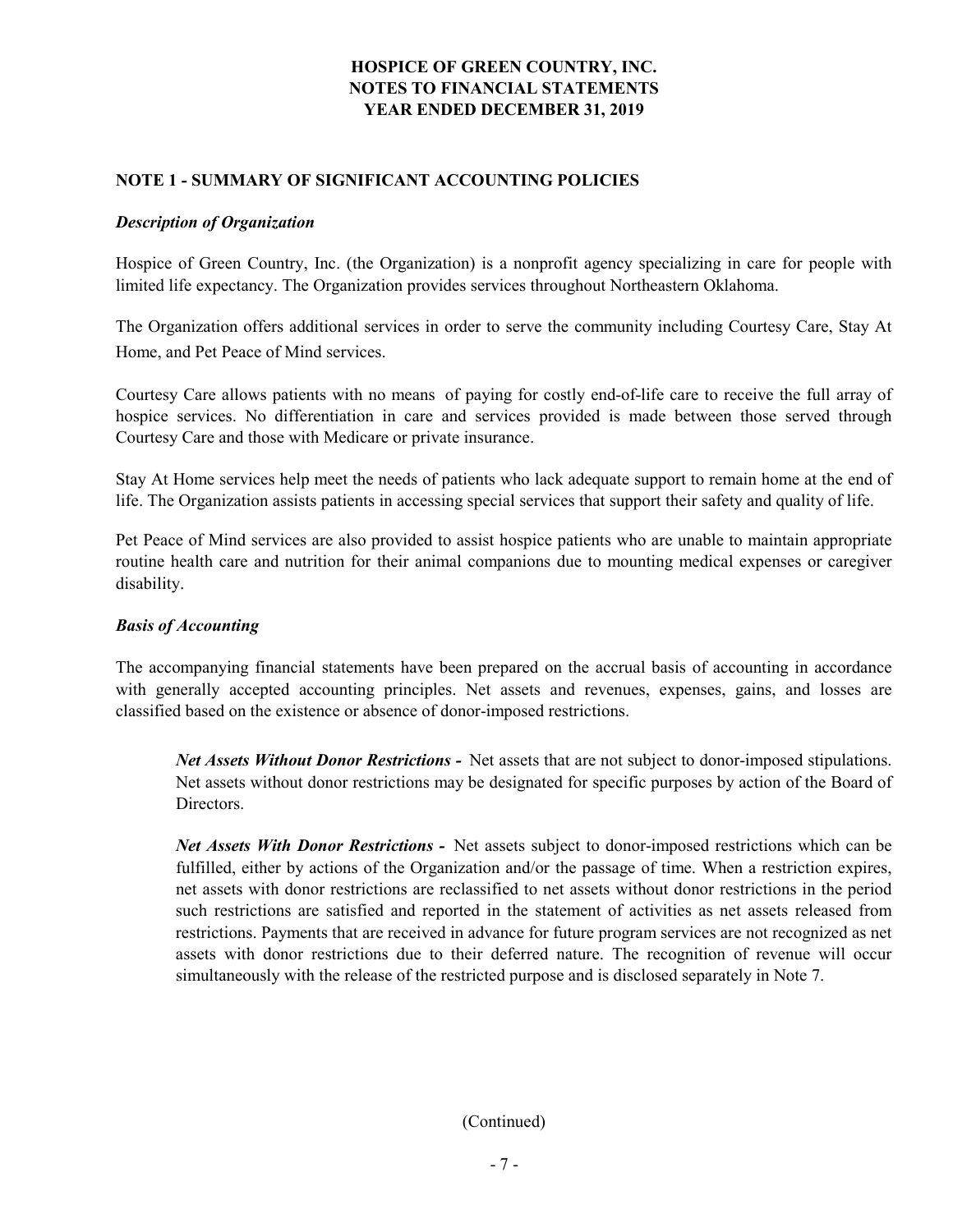#### **NOTE 1 - SUMMARY OF SIGNIFICANT ACCOUNTING POLICIES (CONTINUED)**

#### *Basis of Accounting (Continued)*

Contributions received with donor-imposed restrictions are recorded as unrestricted if the restrictions are met within the same period. Contributions for which restrictions are not met in the same period are recognized as temporarily restricted. All contributions are considered available for unrestricted use unless specifically restricted by the donor or subject to other legal restrictions.

#### *Fair Value Measurements*

The Organization records certain financial assets and liabilities at fair value. Fair value is the price that would be received to sell an asset or paid to transfer a liability in an orderly transaction between market participants at the measurement date. Financial assets and liabilities are classified based on the lowest level of input that is significant to the fair value measurement. Inputs into valuation techniques are categorized into three levels, with the highest priority given to Level 1 and the lowest priority given to Level 3, as described below.

Level 1 - Unadjusted quoted prices in active markets that are accessible at the measurement date for identical, unrestricted assets or liabilities.

Level 2 - Quoted prices in markets that are not active, or inputs which are observable, either directly or indirectly, for substantially the full term of the asset or liability.

Level 3 - Generally unobservable inputs, which are developed based on the best information available and may include the Organization's own internal data.

#### *Estimates*

The preparation of financial statements, in conformity with accounting principles generally accepted in the United States of America, requires management to make estimates and assumptions that affect the reported amounts of assets and liabilities at the date of the financial statements and the reported amounts of revenues and expenses during the reporting period. Actual results could differ from those estimates.

#### *Cash and Cash Equivalents*

The Organization defines cash equivalents to be short term, highly-liquid investments with original maturities of three months or less. Cash and cash equivalents include donor restricted deposits that are readily available.

#### *Investments*

Investments in equity securities with readily determinable fair market values and all investments in debt securities are measured at fair value in the statement of financial position. Investment income or loss (including realized and unrealized gains and losses on investments, interest and dividends) is included in the statement of activities as increases or decreases in net assets.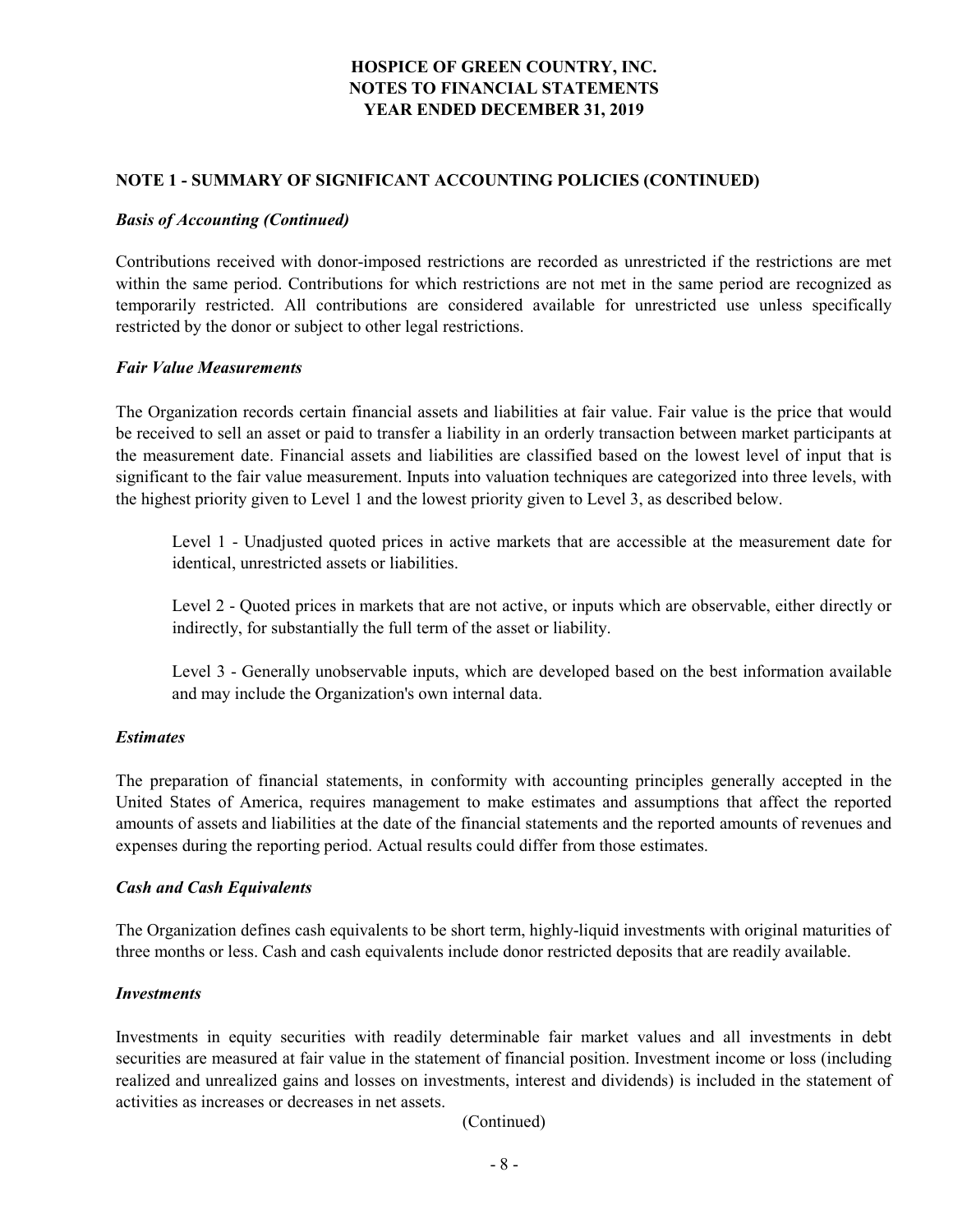### **NOTE 1 - SUMMARY OF SIGNIFICANT ACCOUNTING POLICIES (CONTINUED)**

#### *Accounts Receivable*

Accounts receivable represent patient service revenue billed to clients that was uncollected at December 31, 2019. Accounts receivable are short-term, non-interest bearing, uncollateralized reimbursements from Medicare and are reported at billed amounts less an allowance for doubtful accounts. Accounts outstanding longer than the contractual terms are considered past due. Balances that are still outstanding after management has used reasonable collection efforts are written off through a charge to the valuation allowance and a reduction of the accounts receivable. The Organization reviews the adequacy of the allowance for uncollectible accounts receivable on a regular basis. Management determined at December 31, 2019 an allowance of \$17,233 was necessary.

#### *Pledges Receivable*

The Organization has elected the fair value option for valuing pledges receivable. The fair value option was chosen to measure pledges in order to mitigate volatility in reported changes in net assets. Pledges are recorded at their estimated fair value when received and revalued annually. Management believes that pledges receivable at December 31, 2019 are collectible and that an allowance for doubtful accounts is not necessary.

#### *Property and Equipment*

Property and equipment are shown in the balance sheet at cost or at estimated fair market value if donated. Depreciation is computed using the straight-line method over the estimated useful lives of the assets. Lives range from three to twenty years. Depreciation expense is then allocated to the respective programs based on usage.

Additions and improvements that extend the useful lives of assets are capitalized. Expenditures for repairs and maintenance are expensed as incurred. The Organization follows the practice of capitalizing all expenditures for equipment in excess of \$1,500 with an estimated useful life of over one year.

The Organization records impairment to property and equipment when it becomes probable that the carrying value of the assets will not be fully recovered over their estimated lives. Impairments are recorded to reduce the carrying value of the assets to their estimated fair values determined by the Organization, based on facts and circumstances in existence at the time of the determination, estimates of probable future economic conditions, and other information. No impairments were recorded during the year ended December 31, 2019.

#### *Revenue Recognition*

Prior to the adoption of Topic 606, the Organization's revenue recognition policy was in accordance with ASC Topic 605, Revenue Recognition. Effective January 1, 2019, the Organization adopted Topic 606 using the modified retrospective transition method. The adoption of Topic 606 did not have a material impact on the Organization's financial statements. The Organization considers hospice services and sales at the resale store to be contracts with customers.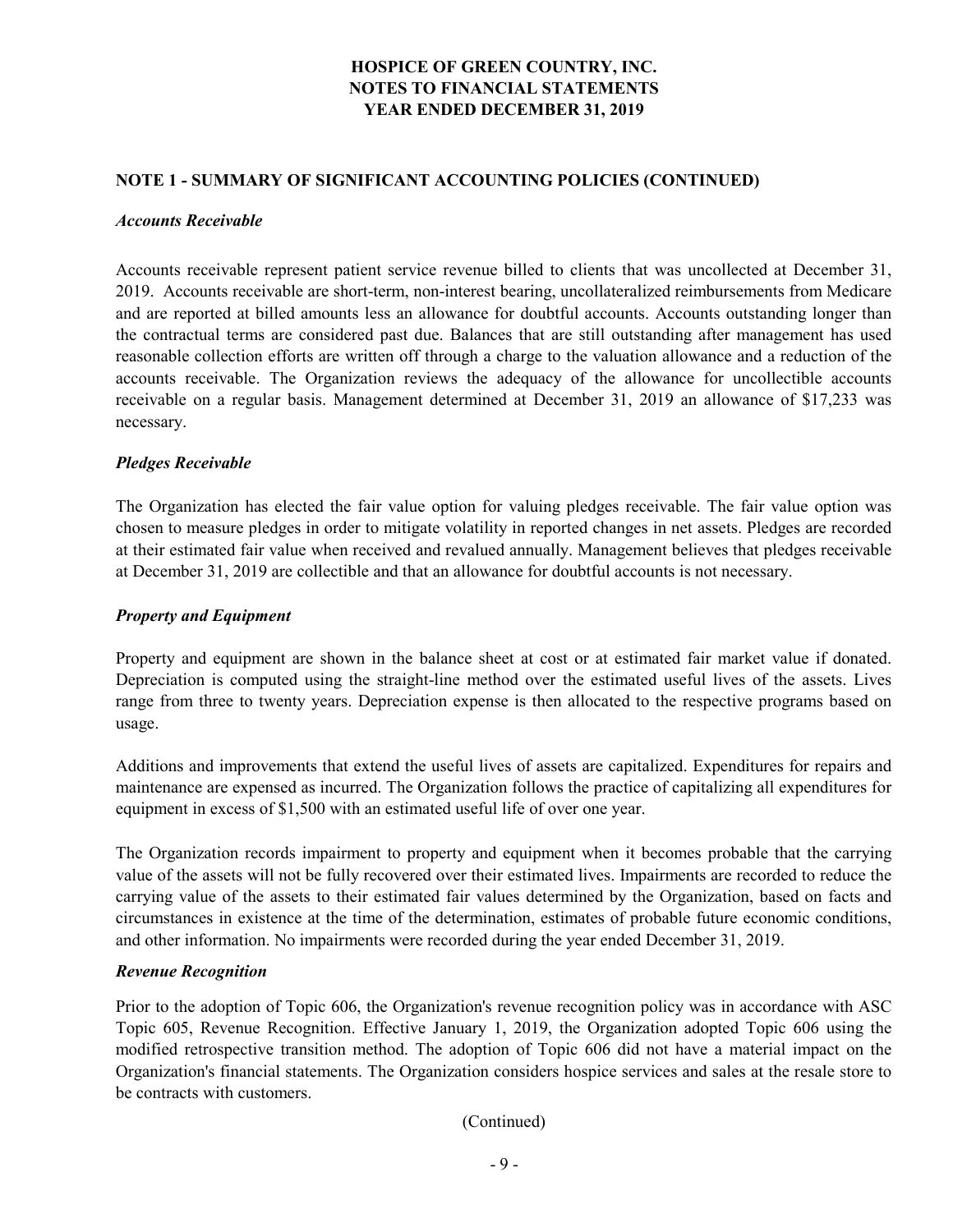#### **NOTE 1 -SUMMARY OF SIGNIFICANT ACCOUNTING POLICIES (CONTINUED)**

#### *Revenue Recognition (Continued)*

Contributions are recorded when the donor makes a promise to give to the Organization that is, in substance, unconditional. Donor-restricted contributions are reported as increases in net assets with donor restrictions depending on the nature of the restrictions. All contributions are considered without donor restrictions unless specifically restricted by the donor or subject to other legal restrictions.

Revenue is recognized from hospice care services at the time the services are performed. Revenue is measured as the amount of consideration the Organizations expects to receive in exchange for services performed. The Organization estimates different forms of variable consideration at the time of sale based on historical experience, current conditions and contractual obligations. Revenue is recorded net of any discounts. This adjustment is made in the same period as the underlying transactions.

The Organization operates a resale store, Sophisticated Seconds, located in Tulsa, Oklahoma. The items held for sale were provided by donor contributions. The resale operations are considered incidental to the service programs performed by the Organization. Therefore, the initial contribution of the items held for sale are not recognized as in-kind revenue. As the items are sold, the Organization recognizes sales net of any customer discounts. When the Organization offers the right or has a history of accepting returns of product, historical experience is utilized to establish a liability for the estimate of expected returns and an asset for the right to recover the product expected to be returned. These adjustments are made in the same period as the underlying sales transactions.

The Organization has a policy of providing charity care ("Courtesy Care Program") to patients who are unable to pay. Such patients are identified based on financial information obtained from the patient and subsequent analysis. Since the Organization does not expect payment, estimated charges for charity care are not included in revenue. Total estimated expenses for charity care were \$255,376 in 2019.

Sales and other tax amounts collected from customers for remittance to governmental authorities are included in revenue. The Organization has elected to include shipping and handling of product with sales, when applicable. The practical expedient not to disclose information about remaining performance obligations has also been elected as these contracts have an original duration of one year or less. The Organization does not have any payment terms that exceed one year from the point it has satisfied the related performance obligations.

#### *Advertising*

The Organization expenses advertising costs as incurred. Advertising expense was \$19,107 for the year ended December 31, 2019.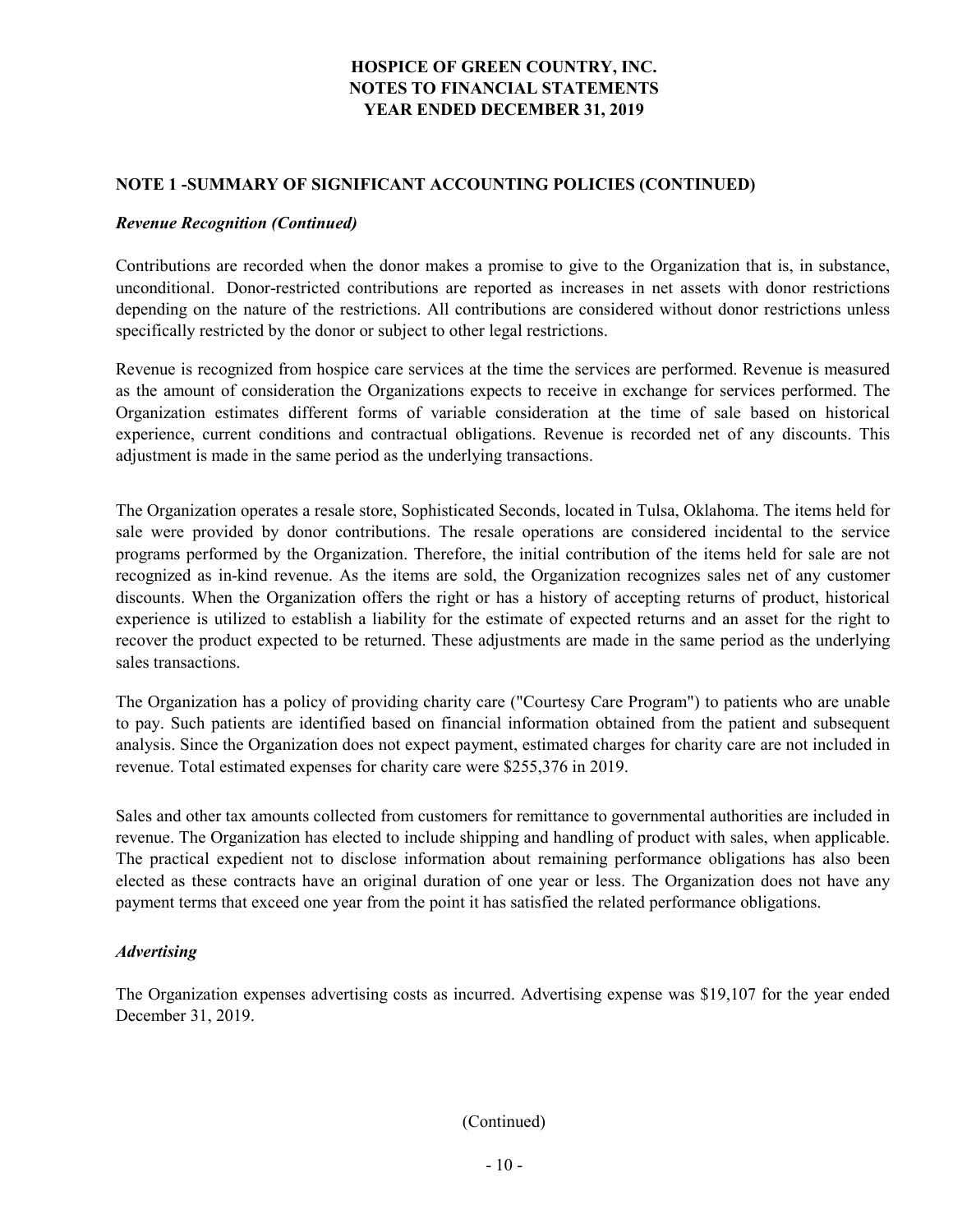#### **NOTE 1 -SUMMARY OF SIGNIFICANT ACCOUNTING POLICIES (CONTINUED)**

#### *Functional Expenses*

The costs of program and supporting services activities have been summarized on a functional basis in the statements of activities. The statements of functional expenses present the natural classification detail of expenses by function. Accordingly, certain costs have been allocated among the programs and supporting services benefited. The expenses that are allocated include salaries and wages, benefits, payroll taxes, professional services, office expenses, information technology, insurance, and other various expenses which are allocated on the basis of estimates of time and effort.

#### *Income Taxes*

The Organization is exempt from income tax under Section  $501(c)(3)$  of the U.S. Internal Revenue Code and comparable state law, and contributions to it are tax deductible within limitations prescribed by the Code. The Organization has been classified as a publicly-supported organization which is not a private foundation under Section 501(a) of the code.

The Organization has adopted the provisions from FASB Accounting Standards Codification Topic ASC 740- 10. As of December 31, 2019 the unrecognized tax benefit accrual was zero. The Organization will recognize future interest and penalties related to unrecognized tax benefits in income tax expense, if incurred. The Organization is no longer subject to examinations by taxing authorities for years before 2016.

#### *Change in Accounting Principle*

On January 1, 2019, the Organization adopted Accounting Standards Codification (ASC) Topic 606, Revenue from Contracts with Customers (ASC 606). ASC 606 provides a new model for accounting for revenue arising from contracts with customers that supersedes most revenue recognition guidance. Under the new guidance, entities are required to recognize revenue at an amount that reflects the consideration to which the entity expects to be entitled upon transferring control of goods or services to a customer. As part of adoption of ASC 606, the Organization applied the modified retrospective method to contracts that were not completed as of January 1, 2019. Further, results for reporting periods beginning on or after January 1, 2019 are presented under ASC 606, while prior period amounts were not adjusted and continue to be reported under the previous accounting standards. The adoption of ASC 606 had no impact on opening net assets.

The Organization recognizes revenue upon the transfer of promised goods to its customers in an amount that reflects the consideration to which the Organization expects to be entitled by applying the following five-step process specified in ASC 606:

- 1) Identify the contract(s) with a customer
- 2) Identify the performance obligations
- 3) Determine the transaction price
- 4) Allocate the transaction price
- 5) Recognize revenue when the performance obligations are met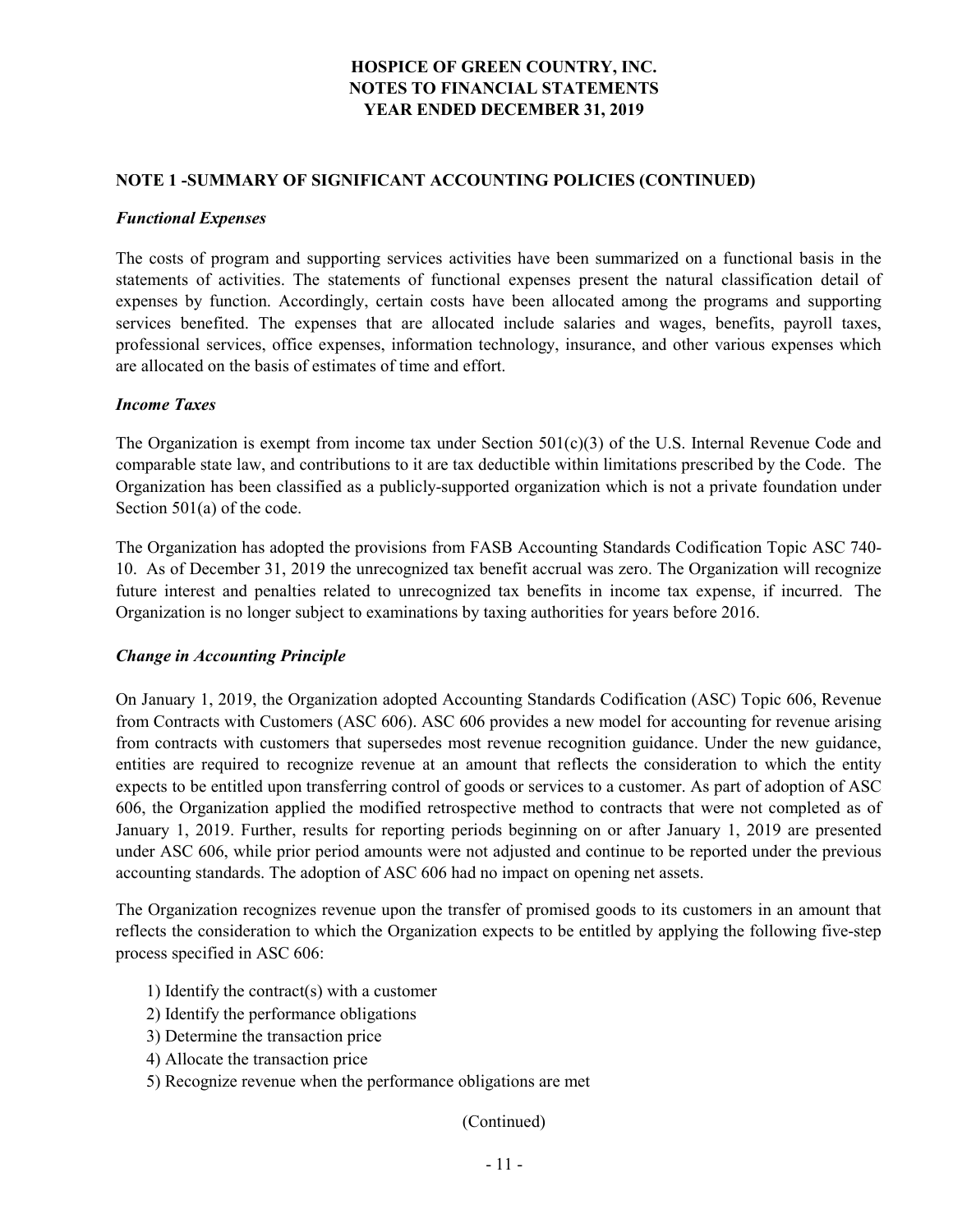#### **NOTE 1 -SUMMARY OF SIGNIFICANT ACCOUNTING POLICIES (CONTINUED)**

#### *Subsequent Events*

In December 2019, an outbreak of a novel strain of coronavirus (COVID-19) originated in Wuhan, China and has since spread to other countries, including to the United States. On March 11, 2020, the World Health Organization characterized COVID-19 as a pandemic. In addition, multiple jurisdictions in the U.S. have declared states of emergency. It is anticipated that these impacts will continue for some time. Future potential impacts to the Organization include disruptions or restrictions on the Organization's ability to operate. The future effects of these issues are unknown.

The Organization has evaluated subsequent events through May 26, 2020, the date the financial statements were available to be issued.

#### **NOTE 2 - FAIR VALUE MEASUREMENTS**

Assets measured at fair value on a recurring basis at December 31, 2019 are as follows:

| Investments                                                      | 592,041 |
|------------------------------------------------------------------|---------|
| Beneficial interest in Irrevocable Charitable Remainder Unitrust | 13,449  |
| Beneficial interest in assets held by Tulsa Community Foundation | 110,655 |
| Pledges receivable                                               | 12,500  |
|                                                                  |         |
| Total                                                            | 728,645 |

The fair value of these assets were determined as follows:

|                                       | Quoted Prices in<br><b>Active Markets</b><br>of Identical<br>Assets/Liabilities<br>(Level 1) |         |    | Significant Other<br>Observable<br>Inputs<br>(Level 2) | Significant<br>Unobservable<br>Inputs<br>(Level 3) |
|---------------------------------------|----------------------------------------------------------------------------------------------|---------|----|--------------------------------------------------------|----------------------------------------------------|
| Investments                           | \$                                                                                           | 592,041 | \$ |                                                        | \$                                                 |
| Beneficial interest in Irrevocable    |                                                                                              |         |    |                                                        |                                                    |
| Charitable Remainder Unitrust         |                                                                                              |         |    | 13,449                                                 |                                                    |
| Beneficial interest in assets held by |                                                                                              |         |    |                                                        |                                                    |
| Tulsa Community Foundation            |                                                                                              |         |    | 110,655                                                |                                                    |
| Pledges receivable                    |                                                                                              |         |    |                                                        | 12,500                                             |
| Total assets measured at fair value   | \$                                                                                           | 592,041 | S  | 124,104                                                | \$<br>12,500                                       |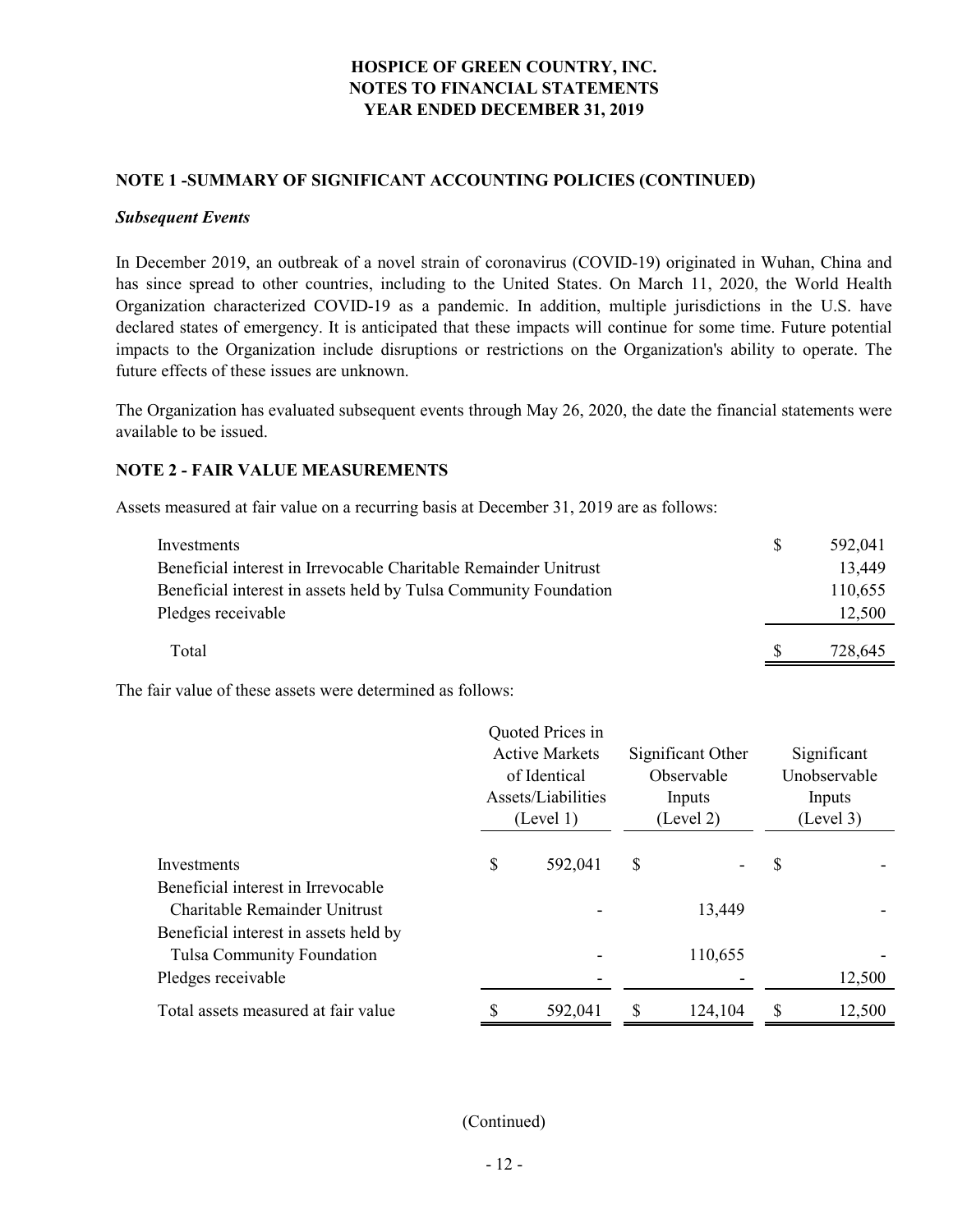### **NOTE 2 - FAIR VALUE MEASUREMENTS (CONTINUED)**

Following is a reconciliation of changes in the fair value of the Organization's net financial assets classified as Level 3 in the fair value hierarchy:

| Balance, beginning of year<br>Pledges receivable activity, net | 42,500<br>(30,000) |
|----------------------------------------------------------------|--------------------|
| Balance, end of year                                           | 12.500             |

### **NOTE 3 - INVESTMENTS**

Investments are presented in the financial statements at fair market value and are summarized as follows:

|                                       | Market Value |         | Cost |         |
|---------------------------------------|--------------|---------|------|---------|
| Investments                           | \$           | 592,041 | \$   | 577,605 |
| Beneficial interest in assets held by |              |         |      |         |
| Tulsa Community Foundation            |              | 110,655 |      | 93,668  |
|                                       | 702,696      |         | S    | 671,273 |
|                                       | Market Value |         | Cost |         |
| Short-term investments                | \$           | 6,749   | \$   | 6,749   |
| Alternative investments               |              | 6,378   |      | 5,335   |
| Equity investments                    |              | 424,439 |      | 401,447 |
| Fixed income investments              | 265,130      |         |      | 257,742 |
|                                       |              | 702,696 | \$   | 671,273 |

Investment income and gains and losses on investments consist of the following for the year ended December 31, 2019:

| Realized gain on investments          |  | 89.163   |
|---------------------------------------|--|----------|
| Unrealized gain (loss) on investments |  | 20,277   |
| Investment fees                       |  | (4, 424) |
| Total                                 |  | 105,016  |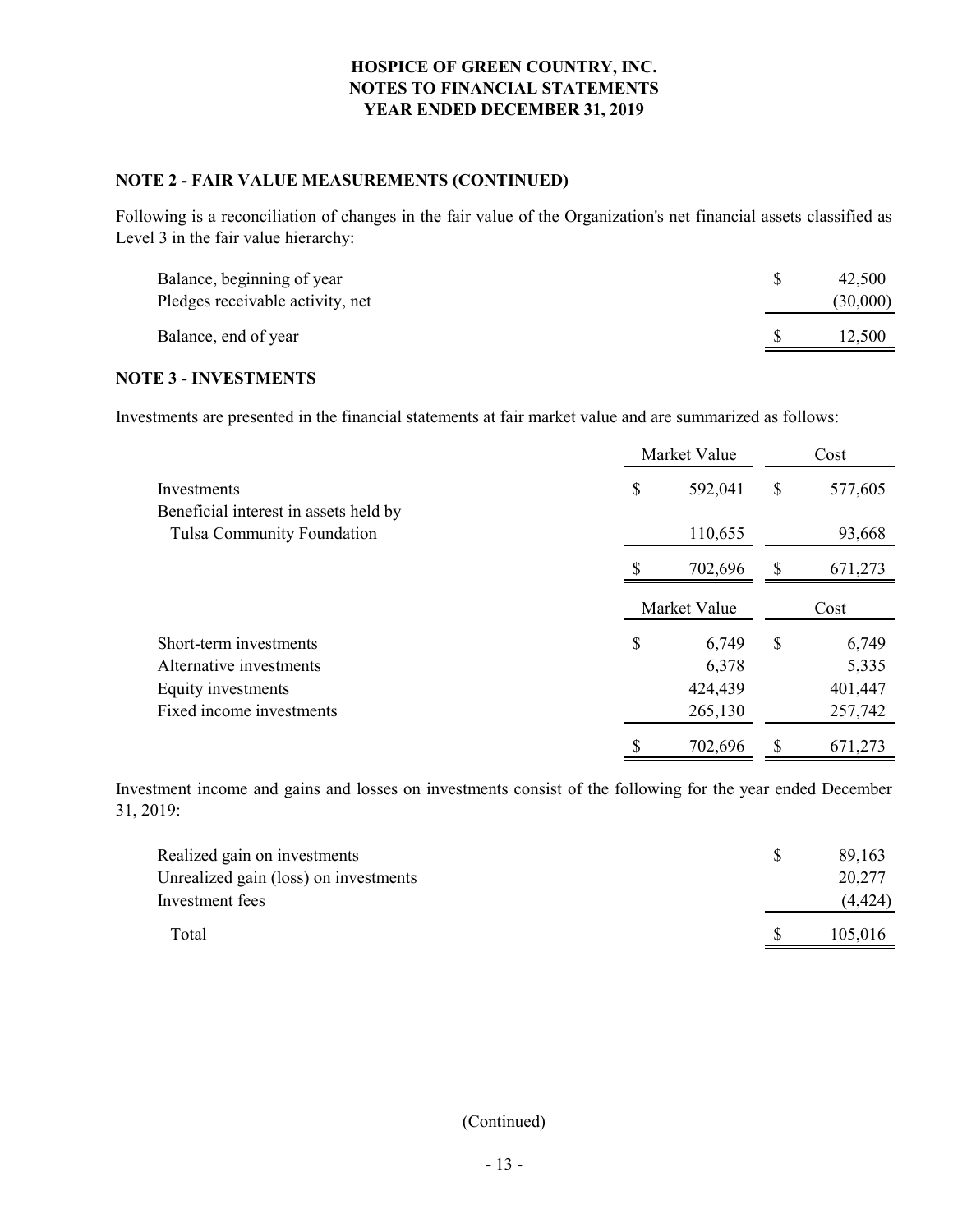#### **NOTE 4 - BENEFICIAL INTEREST IN IRREVOCABLE CHARITABLE REMAINDER UNITRUST**

The Organization has been named a 28.33% beneficiary of an Irrevocable Charitable Remainder Unitrust, which provides for a distribution of 28.33% of the Unitrust corpus to the Organization upon the death of the net income beneficiary. The Organization has recorded the estimated discounted value of this final distribution of Unitrust corpus using a present value factor with an estimated date of collection in 2038.

#### **NOTE 5 - BENEFICIAL INTEREST IN ASSETS HELD BY TULSA COMMUNITY FOUNDATION**

The Organization has established a trust fund with Tulsa Community Foundation. The trust was established for the benefit of the Organization. However, if the Organization ceases to exist as a qualified charitable organization, the Foundation will continue to hold the funds and make distributions to other similar organizations.

Distributions from the fund are made in accordance with a spending policy adopted by the Foundation's board. The spending policy allows for a steady and predictable level of distribution while maintaining amounts invested. In unusual circumstances of need or opportunity, the Organization may request a distribution of all or a portion of the Fund upon two-thirds vote of the Board of Directors. The Foundation may grant the request if it concludes the distribution is neither unreasonable nor inconsistent with the charitable purposes of the Foundation and the Organization; however, the Foundation had the ultimate unilateral authority and control of all property in the Fund. The trust investments have been recognized as a beneficial interest in the Foundation's net assets on the Organization's statement of financial position.

The Organization has additional investments with the Tulsa Community Foundation of \$7,343 at December 31, 2019, respectively, which includes contributions made by others for the benefit of Hospice of Green Country, Inc. The Organization has the power to modify the donor's stipulations under certain conditions as the Organization monitors the changing needs of the community. As such, this amount is not included as an asset, but distributions are recorded when received.

#### **NOTE 6 - PROPERTY AND EQUIPMENT**

At December 31, 2019 property and equipment were as follows:

| Computer equipment            | S | 280,085    |
|-------------------------------|---|------------|
| Office furniture and fixtures |   | 23,061     |
|                               |   | 303,146    |
| Accumulated depreciation      |   | (272, 182) |
| Property and equipment, net   |   | 30,964     |

Depreciation expense for the year ended December 31, 2019 was \$10,959.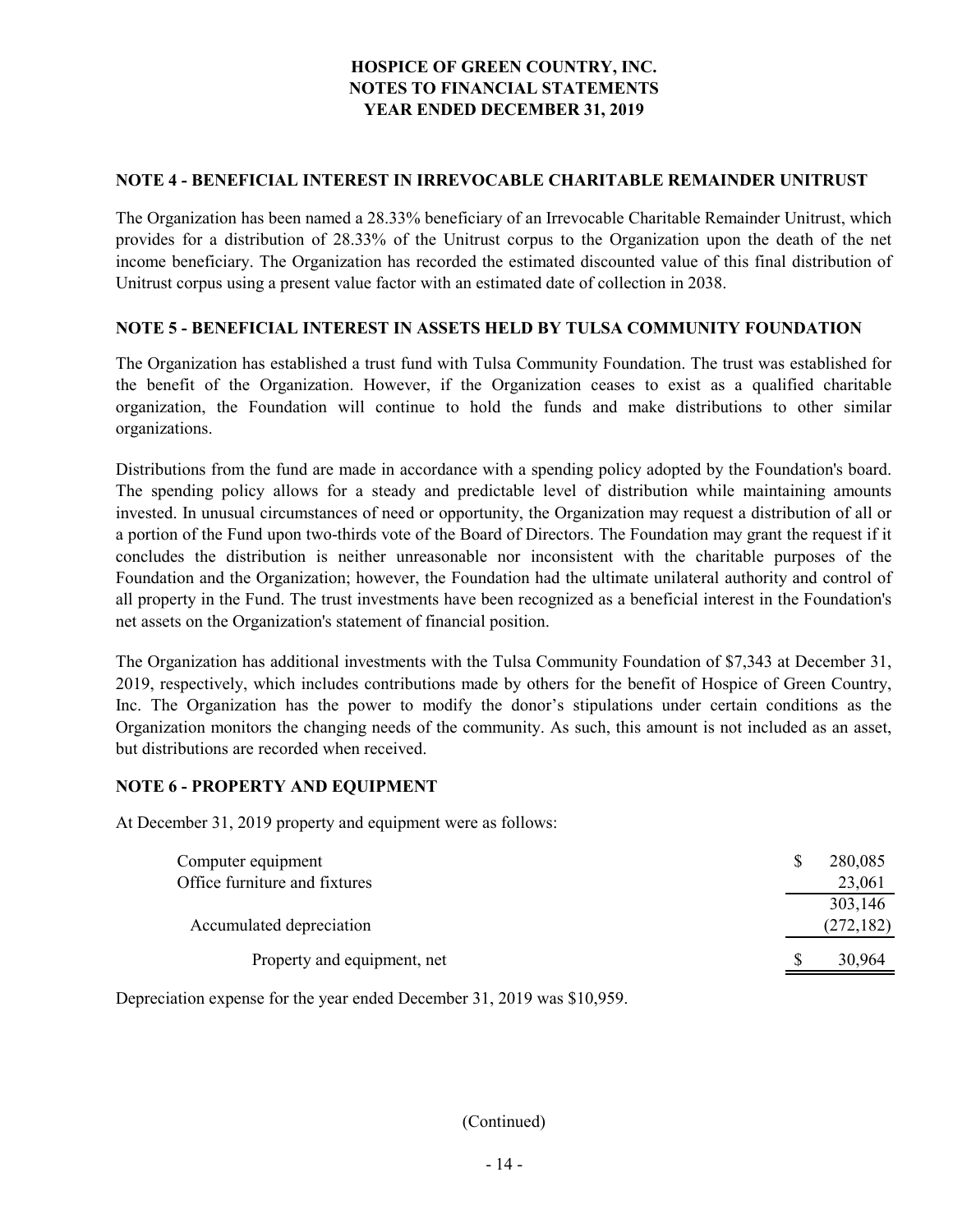#### **NOTE 7 - NET ASSETS WITH DONOR RESTRICTIONS**

At December 31, 2019 net assets with donor restrictions are available for the following purposes:

| Courtesy Care                                 | S | 295,210 |
|-----------------------------------------------|---|---------|
| Beneficial interest in Tulsa Community        |   |         |
| Foundation                                    |   | 110,655 |
| Pet Peace of Mind                             |   | 68,003  |
| Stay at Home program                          |   | 51,204  |
| Beneficial interest in Irrevocable Charitable |   |         |
| <b>Remainder Unitrust</b>                     |   | 13,449  |
| Total                                         | S | 538,521 |

The following net assets were released from donor restriction by incurring expenses satisfying the restrictions or by the occurrence of events specified by the donors:

| Courtesy Care        | \$ | 255,376 |
|----------------------|----|---------|
| Capital Project      |    | 39,200  |
| Stay at Home program |    | 32,926  |
| Pet Peace of Mind    |    | 19,963  |
| Total                | S  | 347,465 |

### **NOTE 8 - LEASES**

The Organization leases various equipment and facilities under operating leases expiring at various dates through June 2023. Rent expense totaled \$117,182 for the year ended December 31, 2019.

Minimum future lease payments for the operating leases are as follows:

| <b>Year Ending December 31</b> |         |
|--------------------------------|---------|
| 2020                           | 74,399  |
| 2021                           | 75,902  |
| 2022                           | 77,405  |
| Thereafter                     | 39,078  |
|                                | 266,784 |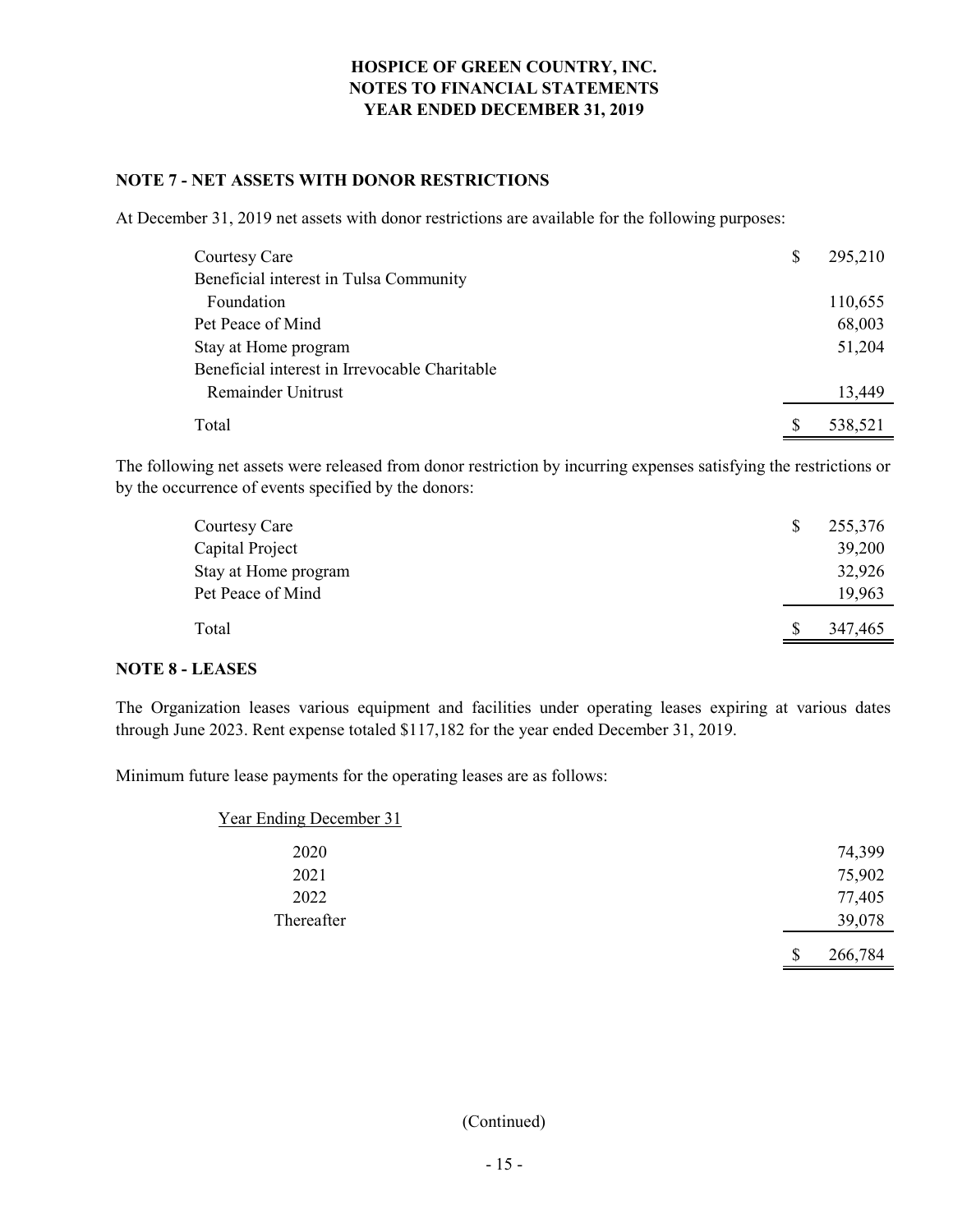### **NOTE 9 - CONCENTRATIONS OF CREDIT RISK**

The Organization's financial instruments exposed to concentrations of credit risk consists primary of cash and cash equivalents. The Organization maintains its cash balances at local banks. The balances are insured by the Federal Deposit Insurance Corporation up to \$250,000 at December 31, 2019. At times, the Organization's balances may exceed the insured limit. Management believes the risk related to these deposits is minimal.

The Organization maintains its investment balances at a financial institution. The balances are insured by the Securities Investors Protection Corporation (SIPC) up to \$500,000 coverage for cash and securities held by a firm that is forced into bankruptcy. Management believes the funds are not exposed to any significant risks due to the diversity of high-grade financial instruments held by the fund and management's routine assessment of the portfolio.

Revenues from the Medicare program accounted for 98% and 99% of the Organization's net patient service revenue and accounts receivable, respectively, at December 31, 2019. Laws and regulations governing the Medicare program are complex and subject to interpretation.

#### **NOTE 10 - SUPPLEMENTAL CASH FLOW INFORMATION**

The Organization has adopted *FASB ASU 2016-18, Restricted Cash,* which requires the statement of cash flows explain the change during the period in the total of cash, cash equivalents, and restricted cash or cash equivalents.

| Cash and cash equivalents                               | \$ 177,456 |
|---------------------------------------------------------|------------|
| Restricted cash                                         | 414,417    |
| Total cash, cash equivalents, and restricted cash shown |            |
| in the statement of cash flows                          | 591.873    |

#### **NOTE 11 - LIQUIDITY AND AVAILABILITY**

Financial assets available for general expenditure, that is, without donor or other restrictions limiting their use, within one year of the statement of financial position date, comprise the following:

| Cash and cash equivalents | S. | 177,456   |
|---------------------------|----|-----------|
| Accounts receivable, net  |    | 229,948   |
| Pledges receivable        |    | 12,500    |
| Investments               |    | 592,041   |
|                           |    | 1,011,945 |